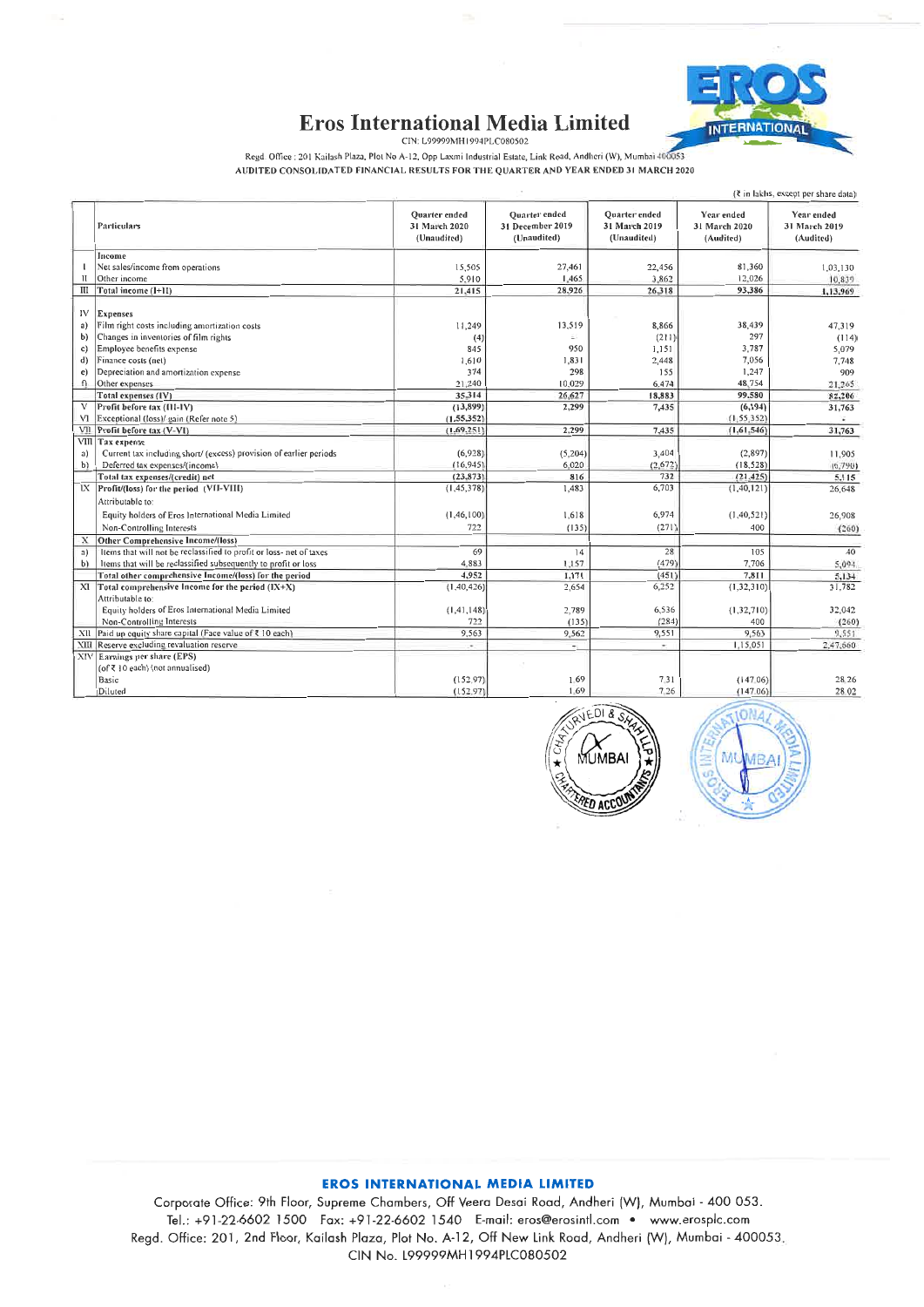

#### Notes

.<br>The above results have been reviewed by the Audit Committee and approved by the Board of Directors at its meeting held on 30 July 2020. 1.1 Statement of assets and liabilities (Amount In ₹ Lakhs, unless otherwise stated)

Andited Audited Particulars As at Asat 31 March 2020 31 March 2019 Assets Non-current assets Property, plant & equipment 3,803 3,838 Intangible assets a) Content advances 36,018 1,58,315 b) Film rights  $51,041$ 91,234 c) Others intangible assets  $1,127$ 1,340 d) Intangible assets under development 9,049 8,887 e) Goodwill 1,735 ı E Financial assets a) Loans 76.432 44,484 b) Restricted bank deposits  $511$ 46 c) Other financial assets 795  $373$ Deferred tax assets 775 Other non-current assets 7.101 6.391 Total non-current assets 1,85,603 3,17,692 Current assets Inventories  $\bar{3}$ 301 Financial assets a) Investments\*  $\overline{0}$  $\Omega$ b) Trade and other receivables 55,224 79,352 c) Cash & cash equivalents 1,107  $14, 111$ d) Restricted bank deposits  $3,609$ 5,994 e) Loans and advances  $1,827$ 3,589 f) Other financial assets 998 469 Other current assets 297 63 Total current assets 64,064 1,02,880 **Total assets** 2,49,667 4,20,572 **Equity and Liabilities** Equity Equity share capital 9.551 9.563 Other equity 1,15,051 2,47,660 Equity attributable to owners 1,24,614 2,57,211 Non-controlling Interests  $1,428$  $1,028$ **Total equity** 1,26,042 2,58,239 Liabilities Non-current liabilities Financial liabilities a) Borrowings 67 8,724 b) Trade payables  $118$ 108 c) Other financial liabilities 25 47 Employee benefit obligations 350 435 Deferred tax liabilities 17,958 Other non-current liabilities 4,679 10,050 Total non-current liabilities 37,300 5,261 Current liabilities Financial liabilities a) Borrowings 46,177 45,268 5,796 b) Acceptances 1,400 c) Trade payables 35.363 31.070 d) Other financial liabilities 7,640 11,447 Employee benefit obligations 307 372 Other current liabilities 16,322 23,487 Current tax liabilities 7,348 11,400 **Total current liabilities** 1,18,364 1.25,033 **Total liabilities** 1,23,625 1,62,333 Total equity and liabilities 4,20,572 2,49,667 \* Amount less than one lakh





MUI

Corporate Office: 9th Floor, Supreme Chambers, Off Veera Desai Road, Andheri (W), Mumbai - 400 053. Tel.: +91-22-6602 1500 Fax: +91-22-6602 1540 E-mail: eros@erosintl.com . www.erosplc.com Regd. Office: 201, 2nd Floor, Kailash Plaza, Plot No. A-12, Off New Link Road, Andheri (W), Mumbai - 400053. CIN No. 199999MH1994PLC080502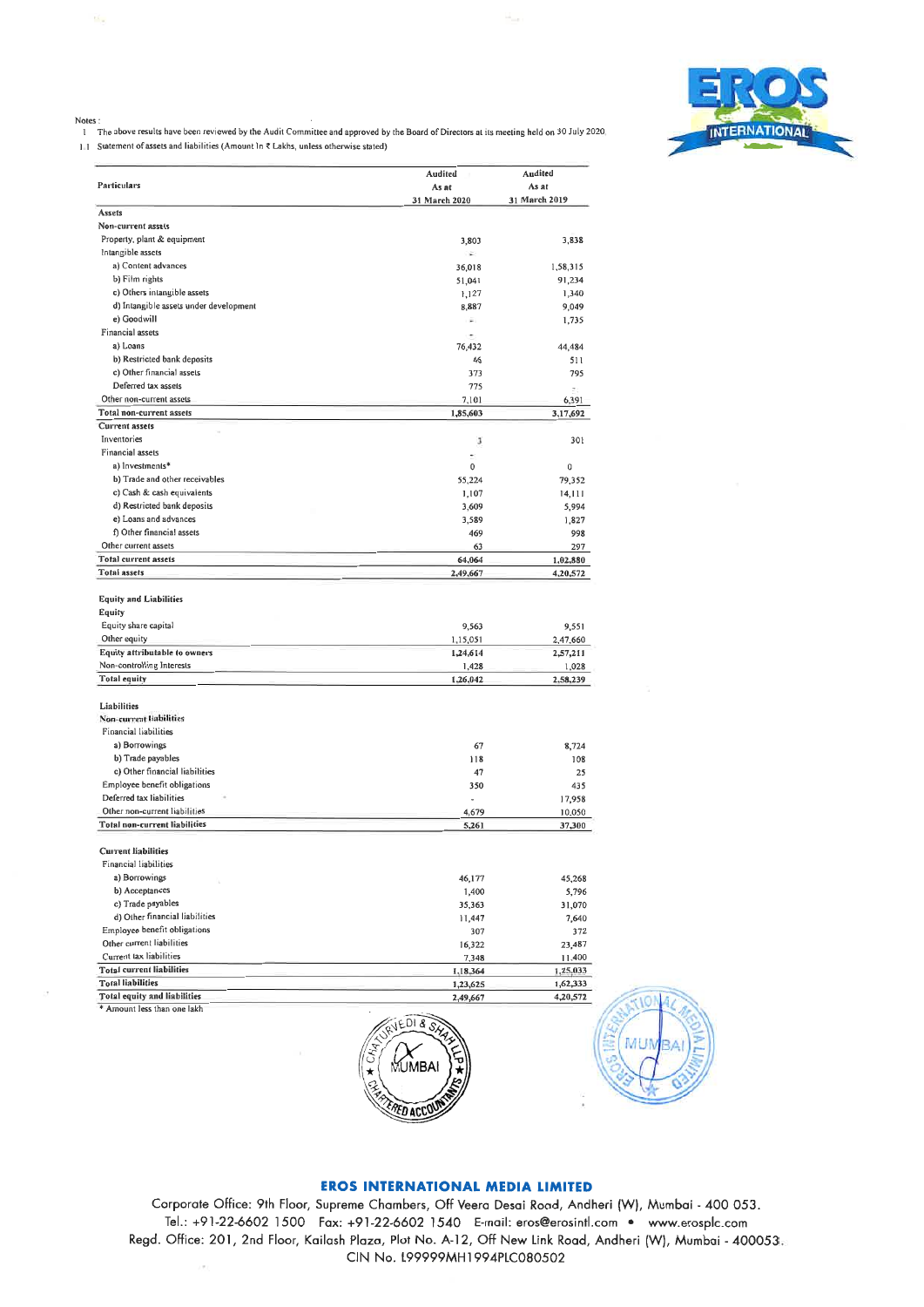|  | <b>INTERNATIONAL</b> |  |  |
|--|----------------------|--|--|
|  |                      |  |  |

| <b>Statement of Cash Flow</b>                                                                                                                 | (Amount In ₹ Lakhs)                 |                                     |  |  |
|-----------------------------------------------------------------------------------------------------------------------------------------------|-------------------------------------|-------------------------------------|--|--|
| Particulars                                                                                                                                   | For the year ended<br>31 March 2020 | For the year ended<br>31 March 2019 |  |  |
|                                                                                                                                               |                                     |                                     |  |  |
| Cash flow from operating activities                                                                                                           |                                     |                                     |  |  |
| Profit before tax                                                                                                                             | (1,61,546)                          | 31,763                              |  |  |
| Non-cash adjustments to reconcile Profit before tax to net cash flows                                                                         |                                     |                                     |  |  |
| Depreciation and Other Amortization                                                                                                           | 1,247                               | 909                                 |  |  |
| Amortization on film rights                                                                                                                   | 24,152                              | 29,643                              |  |  |
| Bad debts and trade receivables written off                                                                                                   | 46,494                              | 1,917                               |  |  |
| Sundry balances written back                                                                                                                  | (892)                               | (74)                                |  |  |
| Content advances written off                                                                                                                  | ×.                                  | 2,226                               |  |  |
| Advances and deposits written off                                                                                                             | $\overline{\mathbf{r}}$             | 2,006                               |  |  |
| Provision for doubtful trade receivables                                                                                                      | 184                                 | 8,023                               |  |  |
| Provision for Content advances written back                                                                                                   | (1,687)                             | ÷                                   |  |  |
| Impact of expected credit loss                                                                                                                | (2,527)                             | (6, 645)                            |  |  |
| Impairment of content advance provision (exceptional item)                                                                                    | 1,29,015                            |                                     |  |  |
| Impairment of film rights (exceptional item)                                                                                                  | 20,815                              |                                     |  |  |
| Impairment of other advances (exceptional item)                                                                                               | 762                                 |                                     |  |  |
| Impairment of content advance write off (exceptional item)                                                                                    | 3,025                               |                                     |  |  |
| Impairment of goodwill (exceptional item)                                                                                                     | 1,735                               |                                     |  |  |
| Finance costs                                                                                                                                 | 7,346                               | 8,082                               |  |  |
| Finance income                                                                                                                                | (4, 387)                            | (642)                               |  |  |
| (Gain) on sale of tangible assets (net)*                                                                                                      |                                     | 2                                   |  |  |
| Impairement loss on Investment in techzone                                                                                                    | $\sim$                              | (452)                               |  |  |
| Expense on employee stock option scheme                                                                                                       | 101                                 | 799                                 |  |  |
| Unrealised foreign exchange gain                                                                                                              |                                     |                                     |  |  |
|                                                                                                                                               | 1,138                               | (72)                                |  |  |
| Operating profit before working capital changes<br>Movements in working capital:                                                              | 64,977                              | 77,485                              |  |  |
| Increase/(Decrease) in trade payables                                                                                                         |                                     |                                     |  |  |
|                                                                                                                                               | 4,449                               | (3,607)                             |  |  |
| Decrease in other financial liabilities                                                                                                       | (13)                                | (39)                                |  |  |
| Increase/(Decrease) in Employee benefit obligations                                                                                           | (150)                               | 161                                 |  |  |
| Increase/(Decrease) in Other liabilities                                                                                                      | (12, 562)                           | 14,314                              |  |  |
| Decrease in inventories                                                                                                                       | 298                                 | 9                                   |  |  |
| (Increase) in trade receivables                                                                                                               | (23,021)                            | (42,746)                            |  |  |
| (Increase)/Decrease in short-term loans                                                                                                       | (1, 762)                            | 1,472                               |  |  |
| Decrease in other current assets                                                                                                              | 184                                 | 199                                 |  |  |
| Increase in long-term loans                                                                                                                   | (25, 347)                           | (1,691)                             |  |  |
| (Increase) /Decrease in other financial assets                                                                                                | 1,697                               | (236)                               |  |  |
| Cash generated from operations                                                                                                                | 8,750                               | 45,321                              |  |  |
| Taxes paid (net)                                                                                                                              | (3,667)                             | (5, 124)                            |  |  |
| Net cash generated from operating activities (A)                                                                                              | 5,083                               | 40,197                              |  |  |
| Cash flow from investing activities                                                                                                           |                                     |                                     |  |  |
| Purchase of tangible and other intangible assets                                                                                              | (78)                                | (436)                               |  |  |
| Purchase of intangible film rights and related content                                                                                        | (7,637)                             | (22,902)                            |  |  |
| Proceeds from fixed deposits with banks                                                                                                       | 16,315                              | (1, 870)                            |  |  |
| Proceeds from sale of fixed assets                                                                                                            | 1                                   | $\mathbf{1}$                        |  |  |
| Interest received                                                                                                                             | 999                                 | 941                                 |  |  |
| Net cash used in investing activities (B)                                                                                                     | 9,600                               | (24, 266)                           |  |  |
|                                                                                                                                               |                                     |                                     |  |  |
| Cash flows from financing activities                                                                                                          |                                     |                                     |  |  |
| Proceeds from issue of equity shares                                                                                                          | 12                                  | 71                                  |  |  |
| Repayment of long-term borrowings                                                                                                             | (5,258)                             | (8, 565)                            |  |  |
| Proceeds from long-term borrowings                                                                                                            |                                     | 304                                 |  |  |
| Proceeds/(repayment) from short-term borrowings                                                                                               | (3, 459)                            | (1,688)                             |  |  |
| Interest paid<br>Net cash used in financing activities (C)                                                                                    | (6,705)                             | (7, 791)                            |  |  |
|                                                                                                                                               | (15, 410)                           | (17,009)                            |  |  |
| Net decive ase in cash and cash equivalents $(A + B + C)$                                                                                     | (727)                               | (1,738)                             |  |  |
| Cash and cash equivalents at the beginning of the year                                                                                        | 646                                 | 1,486                               |  |  |
| Effect of exhange rate on consolidation of foreign subsidiaries                                                                               | 1,188                               | 898                                 |  |  |
| Cash and cash equivalents at the end of the year                                                                                              | 1,107                               | 646                                 |  |  |
| Reconliation of Cash & cash equivalents                                                                                                       |                                     |                                     |  |  |
|                                                                                                                                               | 1,107                               | 14,111                              |  |  |
|                                                                                                                                               |                                     |                                     |  |  |
| Cash & cash equivalents as per Statement of assets and liabilities                                                                            | ×.                                  |                                     |  |  |
| Deposits with maturity of more than 3 months but less than 12 months<br>Cash and cash equivalents at end of period as per Cash flow statement | 1,107                               | (13, 465)<br>646                    |  |  |





# **EROS INTERNATIONAL MEDIA LIMITED**

Corporate Office: 9th Floor, Supreme Chambers, Off Veera Desai Road, Andheri (W), Mumbai - 400 053. Tel.: +91-22-6602 1500 Fax: +91-22-6602 1540 E-mail: eros@erosintl.com • www.erosplc.com Regd. Office: 201, 2nd Floor, Kailash Plaza, Plot No. A-12, Off New Link Road, Andheri (W), Mumbai - 400053 CIN No. L99999MH1994PLC080502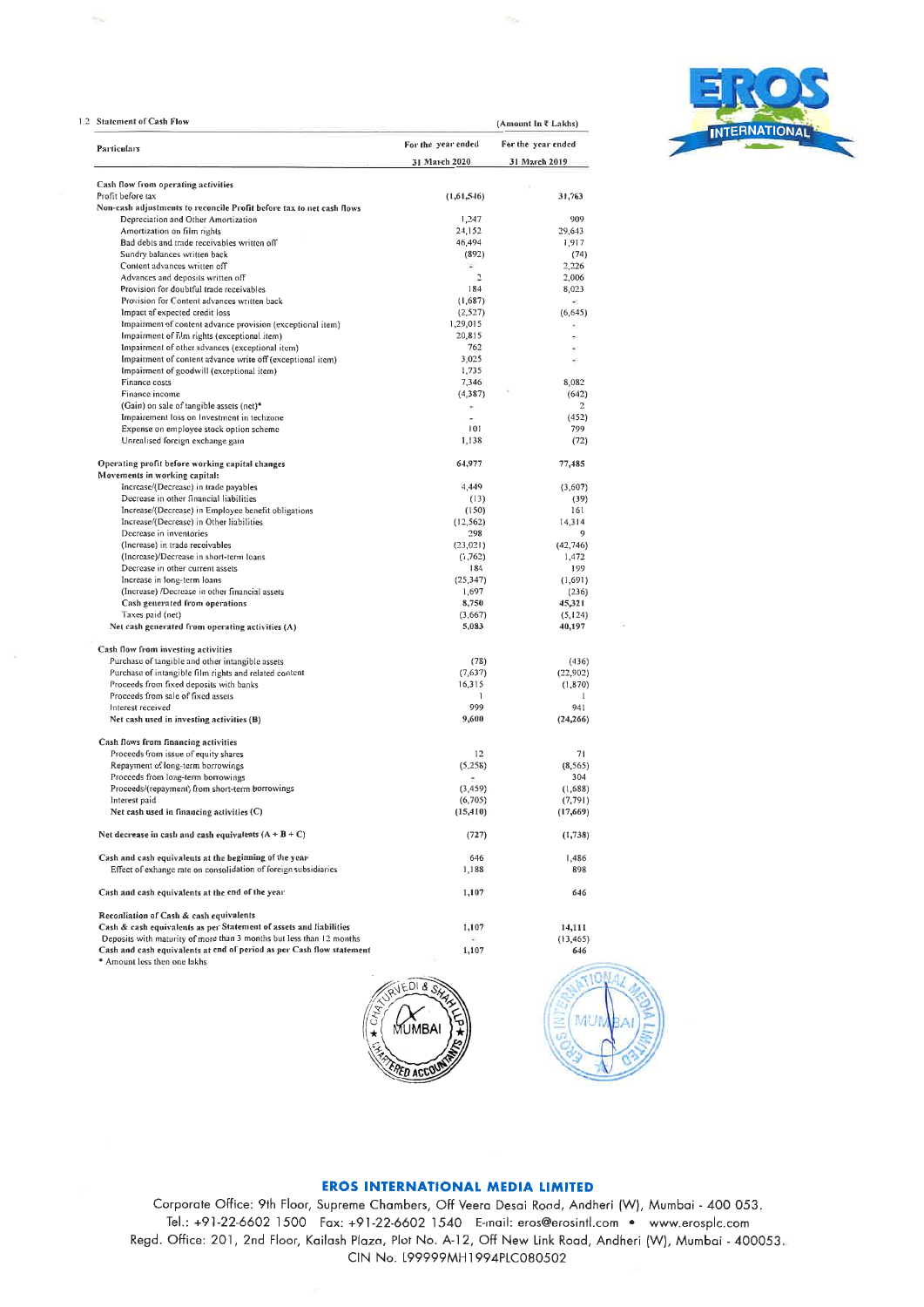

- The Group operates on a single reportable segment, which is co-production, acquisition and distribution of Indian language films in multiple formats, being go sed by similar risks and retur primary business segment
- The Group's financial results for any year fluctuate due to film release schedules which take into account holidays and festivals in India and elsewhere, competitor film releases and sporting events
- In December 2019, a novel strain of coronavirus (COVID-19) emerged in Wuban, Hubei Province, China: While initially the outbreak was largely concentrated in China and caused significant distuptions to its economy, it has now spread to several other countries, and infections have been reported globally including India, United Kingdom, United States, Dubai, Singapore and Australia where the group through its offices distributes the films theatrically. On March 24, 2020, in response to the public health risks associated with the COVID-19, the Government of India announced nation-wide lockdown which resulted in the closure of all the theatres across India and caused disruptions in the production and availability of content, including delayed, or in some cases, shortened or cancelled theatrical releases. The lockdown h The Central and State Governments have initiated the steps to lift the lockdown, however, theatres are still not allowed to operate till the further directives issued by the governments. The group have considered the possible effects that may results from the pandemic on the carrying amount of the asset. The Management has evaluated the impact on its financial statements and have made appropriate adjustments, wherever required. The extent of the impact on group's operations remains uncertain and may differ from that estimated as at the date of approval of these consolidated financial statements and will be dictated by the length of time that such disruptions continue, which will, in turn, depend on the currently unknowable duration of COVID-19 and among other things, the impact of governmental actions imposed in response to the pandemic. The group is monitoring the rapidly evolving situation and its potential impacts on the group's financial position, results of operations, liquidity, and cash flows
- The COVID-19 outbreak and resulting measures taken by the Government of India to contain the virus have already significantly affected the business in the first quarter of fiscal 2020. Further, in 19-20, the From the maximum contract and distribution as compared with the previous year. Because of unexpected decline in the market capitalization and disruptions in the business caused by the<br>outbreak of COVID-19, the Group has pe
- The group has incurred loss for the year amounting  $\bar{x}$  140,121 lakhs [after considering the impact of an impairment loss amounting  $\bar{x}$  155,352 lakhs as described in Note 5]. The company is dependent upon external borrowings for its working capital needs and investment in content and film rights. Given the economic uncertainty created by the novel coronavirus coupled with significant business disruptions for film distributer and broadcasting companies, there is likely be an increase in events and circumstances which may cast doubt on a Company's ability to continues as a going concern. The merger of STX Filmworks line with subsidiary of ultimate holding companies, increase in the companies when may cast uout on a company s about the companies of the state of these funds would improve liquidity within the group. The group the going concern basis in preparing the consolidated financial statements
- Company would be seeking approval of shareholders, in ensuring annual general meeting to approve the excess remuneration of ₹ 398 lakh accrued/paid to Vice Chairman and Managing Director for the year ended 31 March 2020, arising due to losses during the year
- The figures for the quarter ended 31st March, 2020 and 31st March, 2019 are the balancing figures between the audited figures in respect of full financial year ended 31st March, 2020 and 31st March, 2019 and unaudited published year to date figures upto the nine months of the relevant financial year which were subject to limited review by the Statutory Auditors.

Place: Mumbai Date: 30 July 2020



**IONA** MUNEAL FEU ttive Vice Chairman & Managing Director DIN: 00243191

of Divectors

#### **EROS INTERNATIONAL MEDIA LIMITED**

Corporate Office: 9th Floor, Supreme Chambers, Off Veera Desai Road, Andheri (W), Mumbai - 400 053. Tel.: +91-22-6602 1500 Fax: +91-22-6602 1540 E-mail: eros@erosintl.com · www.erosplc.com Regd. Office: 201, 2nd Floor, Kailash Plaza, Plot No. A-12, Off New Link Road, Andheri (W), Mumbai - 400053. CIN No. L99999MH1994PLC080502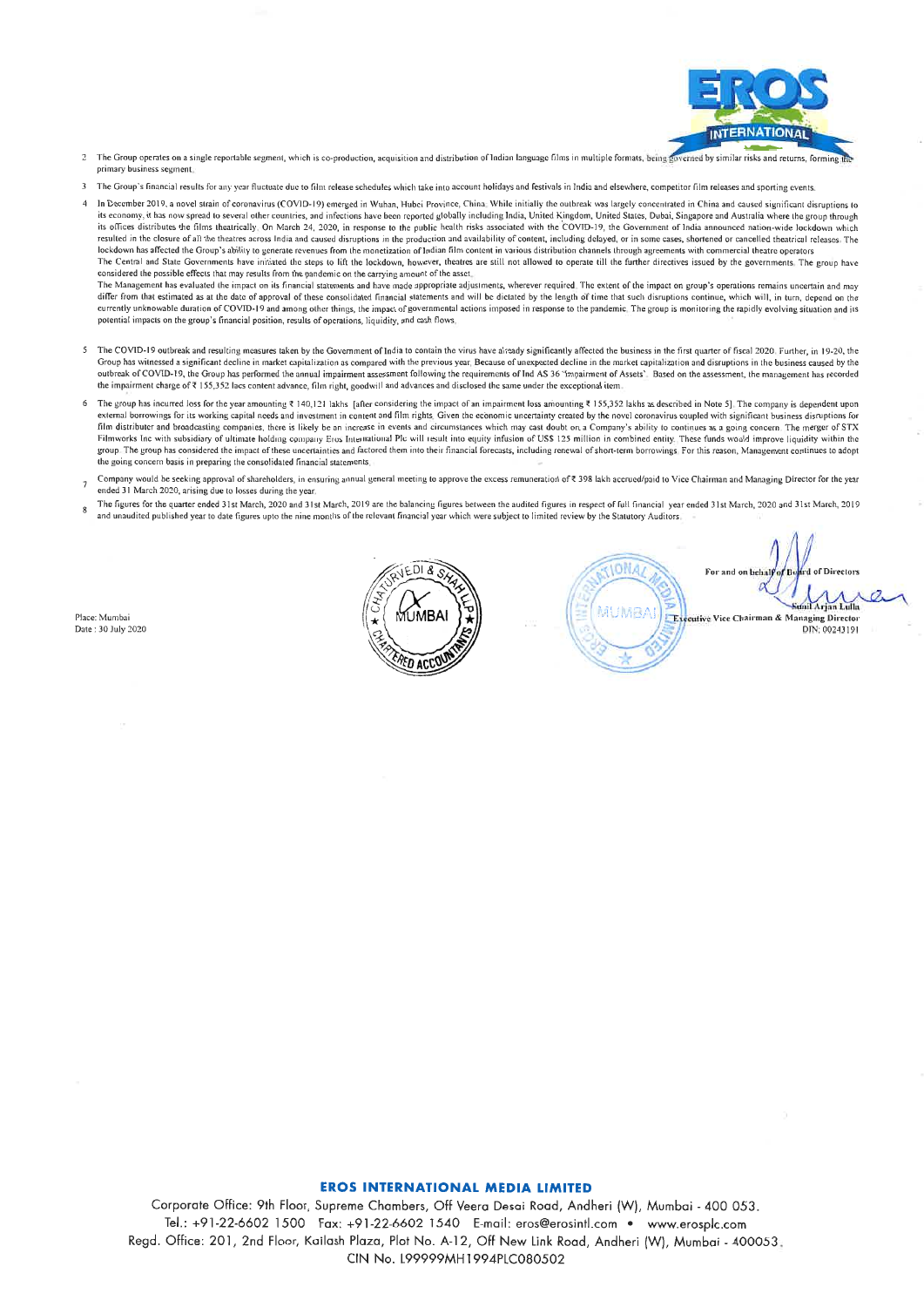Independent Auditor's Report on Quarterly and Year to Date Consolidated Financial Results of EROS INTERNATIONAL MEDIA LIMITED Pursuant to the Regulation 33 of the SEBI (Listing Obligations and Disclosure Requirements) Regulations, 2015, (as amended)

m

**Chartered Accountants** 

E

**CHATURVEDI &** 

To,

The Board of Directors of **Eros International Media Limited** 

Report on the audit of the Consolidated Financial Results

#### Opinion

We have audited the accompanying Statement of quarterly and year to date Consolidated Financial Results of EROS INTERNATIONAL MEDIA LIMITED ("Holding Company") and its subsidiaries (Holding Company and its subsidiaries together referred to as "the Group"), its joint venture for the quarter and year ended March 31, 2020 ("the Statement"), attached herewith, being submitted by the Holding Company pursuant to the requirement of Regulation 33 of the SEBI (Listing Obligations and Disclosure Requirements) Regulations, 2015, as amended ("Listing Regulations").

In our opinion and to the best of our information and according to the explanations given to us, and based on the consideration of the reports of other auditors on separate audited financial statements and other financial information of the subsidiaries and a joint venture the Statement:

| Name of the Entity                                         | Relationship  |
|------------------------------------------------------------|---------------|
| Eros International Films Private Limited                   | Subsidiary    |
| Eyeqube Studios Private Limited                            | Subsidiary    |
| <b>EM Publishing Private Limited</b>                       | Subsidiary    |
| Eros Animation Private Limited                             | Subsidiary    |
| ErosNow Private Limited (Formerly known as Universal Power | Subsidiary    |
| Systems Private Limited)                                   |               |
| <b>Colour Yellow Productions Private Limited</b>           | Subsidiary    |
| Big Screen Entertainment Private Limited                   | Subsidiary    |
| Copsale Limited                                            | Subsidiary    |
| Digicine PTE Limited                                       | Subsidiary    |
| Eros International Distribution LLP                        | Subsidiary    |
| <b>Reliance Eros Productions LLP</b>                       | Joint Venture |

i. includes the results of entities as given below:

ii. is presented in accordance with requirements of the Listing Regulations in this regard; and

iii. gives a true and fair view in conformity with the applicable accounting standards and other accounting principles generally accepted in India, of the consolidated net loss, other comprehensive income and other financial information of the Group for the quarte ended March 31, 2020.

Head Office: 714-715, Tulsiani Chambers, 212, Nariman Point, Mumbai - 400 021, India. Tel.: +91 22 3021 8500 · Fax Other Offices: 44 - 46, "C" Wing, Mittal Court, Nariman Point, Mumbai - 400 021, India. Tel.: +91 22 4510 9700 • Fax: +9 URL: www.cas.ind.in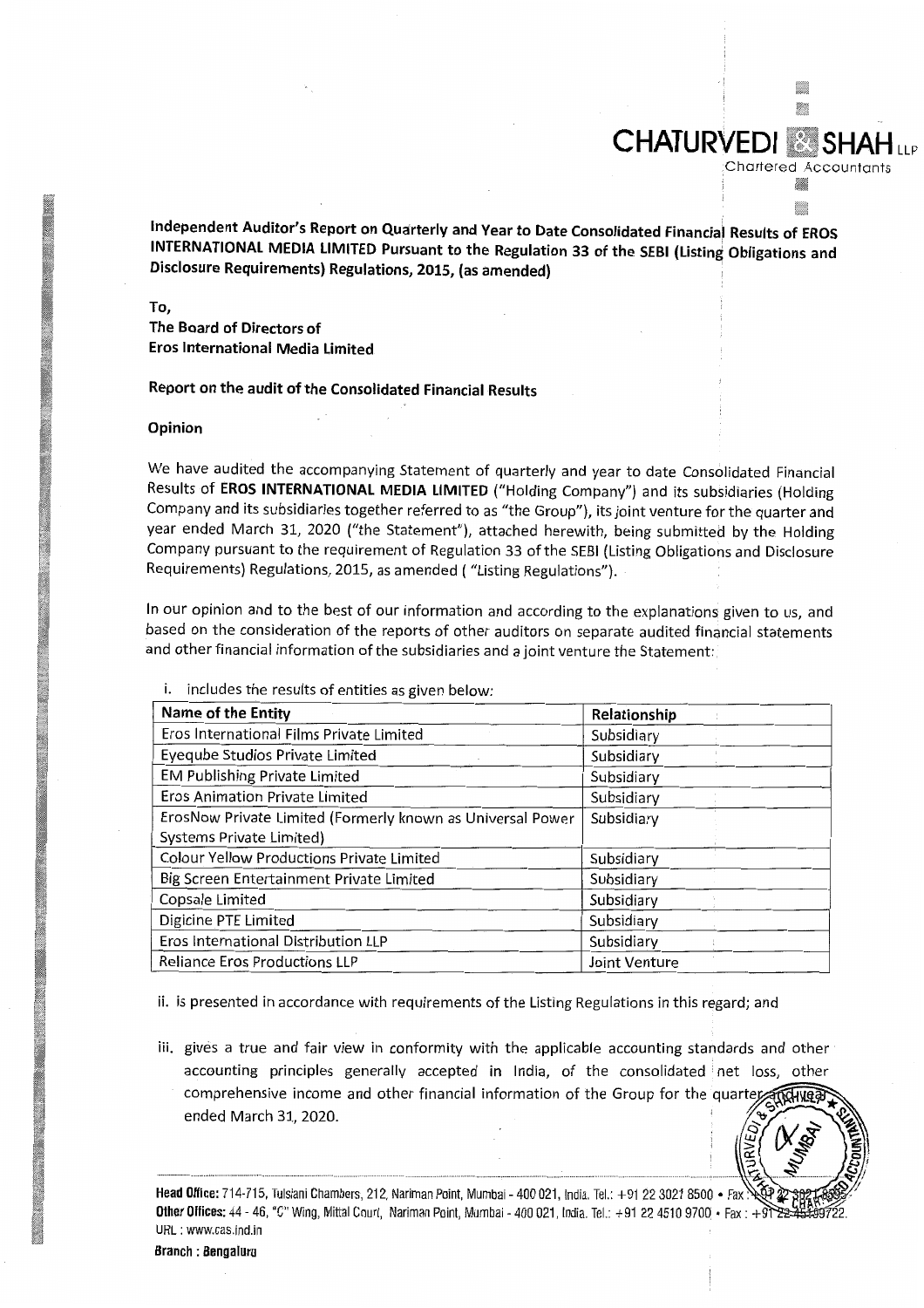## **Basis for Opinion**

We conducted our audit in accordance with the Standards on Auditing (SAs) as specified under section 143(10) of the Companies Act, 2013, as amended (the "Act"). Our responsibilities under those Standards are further described in the "Auditor's Responsibilities for the Audit of the Consolidated Financial Results" section of our report. We are independent of the Group, and a joint venture in accordance with the Code of Ethics issued by the Institute of Chartered Accountants of India together with the ethical requirements that are relevant to our audit of the financial statements under the provisions of the Act and the Rules thereunder, and we have fulfilled our other ethical responsibilities in accordance with these requirements and the Code of Ethics. We believe that the audit evidence obtained by us and other auditors in terms of their reports referred to in "Other Matters" paragraph below, is sufficient and appropriate to provide a basis for our opinion.

# Material Uncertainty related to Going Concern

As stated in Note No.6 of the consolidated financial statements, the economic uncertainty created by the novel coronavirus has resulted in significant business disruptions for film distributer and broadcasting companies. These conditions, along with other matter as set forth in the aforesaid note, indicate the existence of a material uncertainty that may cast significant doubt about the Company's ability to continue as a going concern.

Our opinion is not modified in respect of this above matter.

#### **Emphasis of Matter**

We draw attention to Note No. 4 of the consolidated financial statements, which describes the Company's management evaluation of Covid 19 impact on the future business operations and future cash flows of the Company and it's consequential effects on the carrying value of assets as on March 31, 2020. In view of uncertain economic conditions, the Company's management's evaluation of impact on subsequent periods is highly dependent upon conditions as they evolve. Our opinion is not modified in respect of this matter.

### Management's Responsibility for the Consolidated Financial Results

The statement has been prepared on the basis of the consolidated annual financial statements. The Holding Company's Board of Director are responsible for the preparation and presentation of statement that give a true and fair view of the net loss and other comprehensive income and other financial information of the Group including its joint venture in accordance with the accounting standards specified under Section 133 of the Act, read with the relevant rules issued thereunder and other accounting principles generally accepted in India and in compliance with Regulation 33 of the Listing Regulations. The respective Board of Directors of the companies included in the Group including its joint venture are responsible for maintenance of adequate accounting records in accordance with the provision of the Act for safeguarding of the assets of the group and its joint venture and for preventing and detecting frauds and other irregularities; selection and application of the appropriate accounting policies; making judgements and estimates that are reasonable and prudent; and design, implementation and maintenance of adequate internal financial controls, that were operating effectively for ensuring the accuracy and completeness of the accounting records, relevant to the preparation and fair presentation of the financial statements that give a true and fair view and and from material misstatement, whether due to fraud or error, which have been used for the  $\hat{p}$ preparation of the Statement by the Directors of the holding Company, as aforesaid.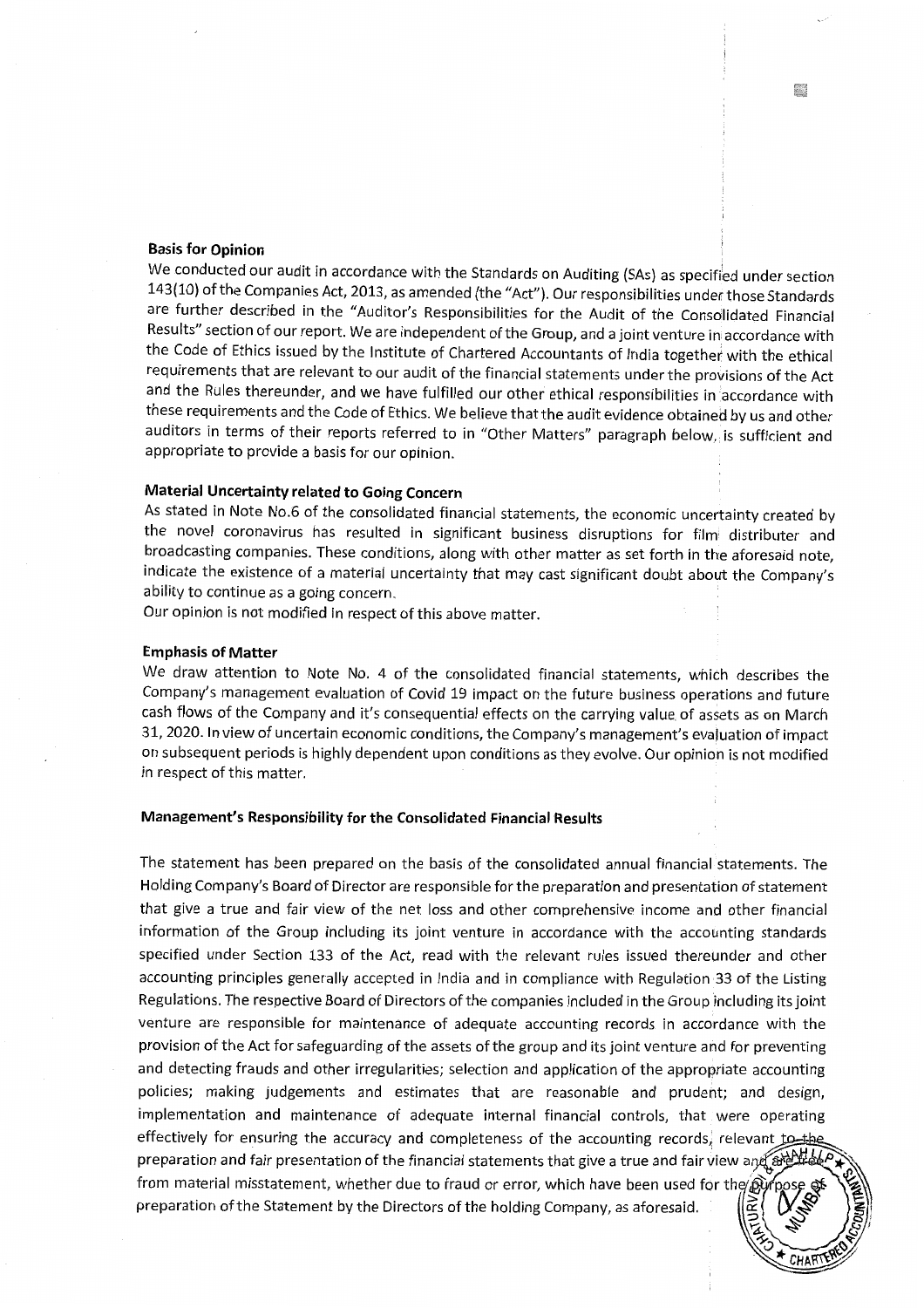In preparing the consolidated financial statements, the respective Board of Directors of the companies included in the Group and its joint venture are responsible for assessing the ability of the Group and its joint venture to continue as a going concern, disclosing, as applicable, matters related to going concern and using the going concern basis of accounting unless the respective Board of Directors either intends to liquidate the Group or to cease operations, or has no realistic alternative but to do so. The respective Board of Directors of the companies included in the Group and its joint venture are also responsible for overseeing the financial reporting process to the Group and its joint venture.

# Auditor's Responsibility for the Audit of the Consolidated Financial Results

Our objectives are to obtain reasonable assurance about whether the consolidated financial statements as a whole are free from material misstatement, whether due to fraud or error, and to issue an auditor's report that includes our opinion. Reasonable assurance is a high level of assurance, but is not a guarantee that an audit conducted in accordance with SAs will always detect a material misstatement when it exists. Misstatements can arise from fraud or error and are considered material if, individually or in the aggregate, they could reasonably be expected to influence the economic decisions of users taken on the basis of these financial results.

As part of an audit in accordance with SAs, we exercise professional judgment and maintain professional skepticism throughout the audit. We also:

- Identify and assess the risks of material misstatement of the consolidated financial statement, whether due to fraud or error, design and perform audit procedures responsive to those risks, and obtain audit evidence that is sufficient and appropriate to provide a basis for our opinion. The risk of not detecting a material misstatement resulting from fraud is higher than for one resulting from error, as fraud may involve collusion, forgery, intentional omissions, misrepresentations, or the override of internal control.
- Obtain an understanding of internal control relevant to the audit in order to design audit procedures  $\bullet$ that are appropriate in the circumstances. Under section 143(3)(i) of the Act, we are also responsible for expressing our opinion on whether the company has adequate internal financial controls with reference to Financial Statement in place and the operating effectiveness of such controls.
- Evaluate the appropriateness of accounting policies used and the reasonableness of accounting estimates and related disclosures made by management.



u.

**Chartered Accountants** 

X

**CHATURVEDI & SHAHLLP**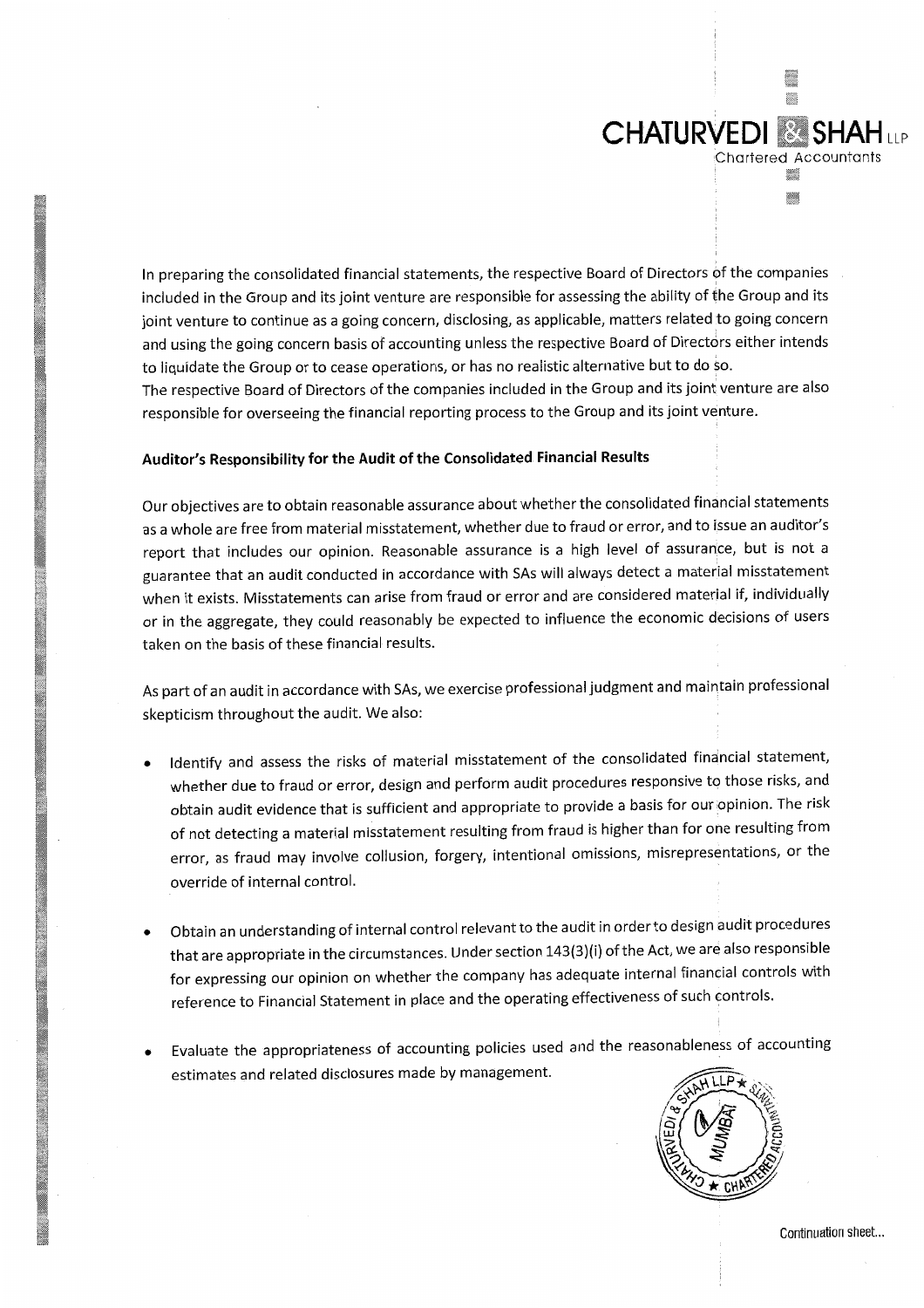- **CHATURVEDI SHAH LLP** Chartered Accountant W.
- Conclude on the appropriateness of Management's use of the going concern basis of accounting and, based on the audit evidence obtained, whether a material uncertainty exists related to events or conditions that may cast significant doubt on the ability of Group to continue as a going concern. If we conclude that a material uncertainty exists, we are required to draw attention in our auditor's report to the related disclosures in the consolidated financial statements or, if such disclosures are inadequate, to modify our opinion. Our conclusions are based on the audit evidence obtained up to the date of our auditor's report. However, future events or conditions may cause the Group and its joint venture to cease to continue as a going concern.
- Evaluate the overall presentation, structure and content of the consolidated financial statements, including the disclosures, and whether the consolidated financial statements represent the underlying transactions and events in a manner that achieves fair presentation.
- Obtain sufficient appropriate audit evidence regarding the financial information/financial results of the entities within the Group and its joint venture of which we are independent auditors, to express an opinion on the consolidated financial statement. We are responsible for the direction, supervision and performance of the audit of the financial information of such entities included in the consolidated financial statement of which we are the independent auditors. For the other entities included in the consolidated financial statements, which have been audited by other auditors, such other auditors remain responsible for the direction, supervision and performance of the audits carried out by them. We remain solely responsible for our audit opinion.

We communicate with those charged with governance of the Holding Company and such other entities included in the Consolidated Financial Statement of which we are the independent auditors regarding, among other matters, the planned scope and timing of the audit and significant audit findings, including any significant deficiencies in internal control that we identify during our audit.

We also provide those charged with governance with a statement that we have complied with relevant ethical requirements regarding independence, and to communicate with them all relationships and other matters that may reasonably be thought to bear on our independence, and where applicable, related safeguards.

We also performed procedures in accordance with the Circular No. CIR/CFD/CMD1/44/2019 dated March 29, 2019 issued by the Securities Exchange Board of India under Regulation 33 (8) of the Listing Regulations, to the extent applicable.